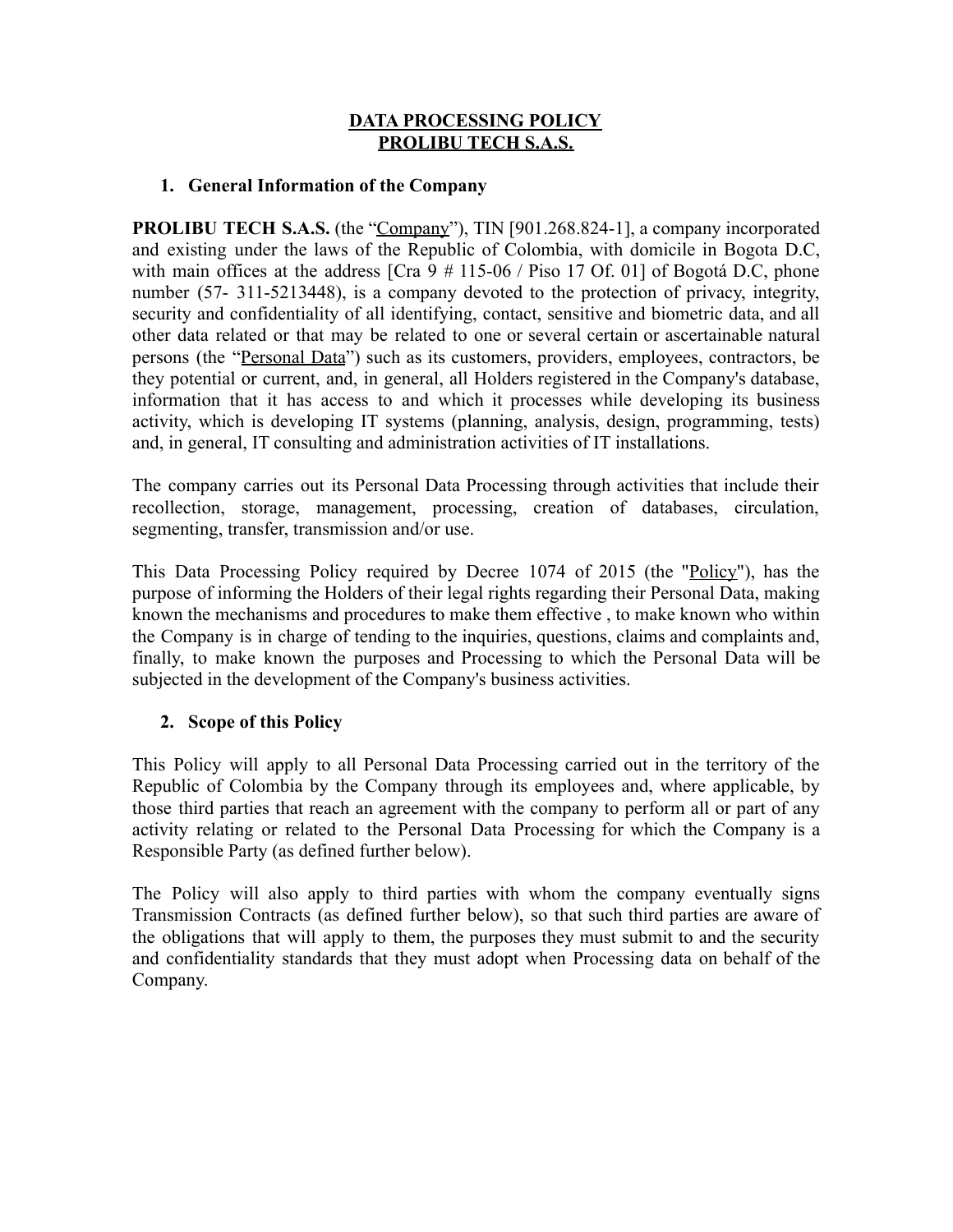# **3. Main definitions**

The most relevant terms of this Policy are defined below:

| <b>Term</b>           | <b>Definition</b>                                                                                                                                                                                                                                                                                                                                                                                                                                                                                                                                                                                                          |  |
|-----------------------|----------------------------------------------------------------------------------------------------------------------------------------------------------------------------------------------------------------------------------------------------------------------------------------------------------------------------------------------------------------------------------------------------------------------------------------------------------------------------------------------------------------------------------------------------------------------------------------------------------------------------|--|
| <b>Authorization</b>  | It is the prior, express and informed consent of the Holder to perform                                                                                                                                                                                                                                                                                                                                                                                                                                                                                                                                                     |  |
|                       | Data Processing.                                                                                                                                                                                                                                                                                                                                                                                                                                                                                                                                                                                                           |  |
| <b>Authorized</b>     | It is the Company and all the people who by virtue of the Authorization                                                                                                                                                                                                                                                                                                                                                                                                                                                                                                                                                    |  |
| Party                 | and this Policy, have the legitimate right to perform Processing.                                                                                                                                                                                                                                                                                                                                                                                                                                                                                                                                                          |  |
| <b>Notice of</b>      | It is the verbal or written communication generated by the Responsible                                                                                                                                                                                                                                                                                                                                                                                                                                                                                                                                                     |  |
| Privacy               | Party, addressed to the Holder, by means of which they are informed<br>about the existence of the Policy, the way to access it, their rights and<br>the purposes of Processing.                                                                                                                                                                                                                                                                                                                                                                                                                                            |  |
| <b>Database</b>       | It refers the organized set of Personal Data that are subject to<br>Processing, whatever its form, storage, organization and access.                                                                                                                                                                                                                                                                                                                                                                                                                                                                                       |  |
| <b>Personal Data</b>  | It is any piece of information of any kind, linked to or that can be<br>associated with one or more certain or ascertainable natural persons.                                                                                                                                                                                                                                                                                                                                                                                                                                                                              |  |
| <b>Public Data</b>    | It means the Personal Data qualified as such according to the<br>mandates of the law or the Political Constitution and that which is not<br>semi-private, private or sensitive. The data related to the marital status<br>of individuals, their profession or trade, their status as a merchant or<br>public servant and those that can be obtained without any reservation,<br>among others, are public. By its nature, public data may be contained<br>in public registries, public documents, official gazettes and bulletins,<br>duly enforced court rulings that are not subject to confidentiality,<br>among others. |  |
| <b>Sensitive Data</b> | It is the Personal Data that could affect the privacy of the Holder or<br>whose improper use could generate discrimination, such as those that<br>reveal union affiliations, racial or ethnic origin, political orientation,<br>religious, moral or philosophical convictions, membership to unions,<br>social or human rights organization or those that promote the interests<br>of any political party or that guarantee the rights and guarantees of<br>political parties of the opposition, as well as data related to health,<br>sexual life, and biometric data.                                                    |  |
| Party in              | It is the natural or legal person, public or private, that by itself or in                                                                                                                                                                                                                                                                                                                                                                                                                                                                                                                                                 |  |
| Charge                | association with others, performs Processing on behalf of the                                                                                                                                                                                                                                                                                                                                                                                                                                                                                                                                                              |  |
|                       | Responsible Party.                                                                                                                                                                                                                                                                                                                                                                                                                                                                                                                                                                                                         |  |
| Capacity              | It is the capacity that the company grants to third parties expressly and<br>in writing by means of a contract or document that takes its place, in<br>compliance with the applicable Law, to carry out Processing, turning<br>such third parties into Parties in Charge.                                                                                                                                                                                                                                                                                                                                                  |  |
| Party with            | It refers to those who can exercise the rights of the Holder, such as the                                                                                                                                                                                                                                                                                                                                                                                                                                                                                                                                                  |  |
| Legitimate            | Holder when proving their identity by the means at their disposal, the                                                                                                                                                                                                                                                                                                                                                                                                                                                                                                                                                     |  |
| <b>Right</b>          | successors who prove that status, the representative and/or attorneys                                                                                                                                                                                                                                                                                                                                                                                                                                                                                                                                                      |  |
|                       | showing a power of attorney or evidence of legal representation and                                                                                                                                                                                                                                                                                                                                                                                                                                                                                                                                                        |  |
|                       | those who have the right by stipulation in favor of a third party or for a                                                                                                                                                                                                                                                                                                                                                                                                                                                                                                                                                 |  |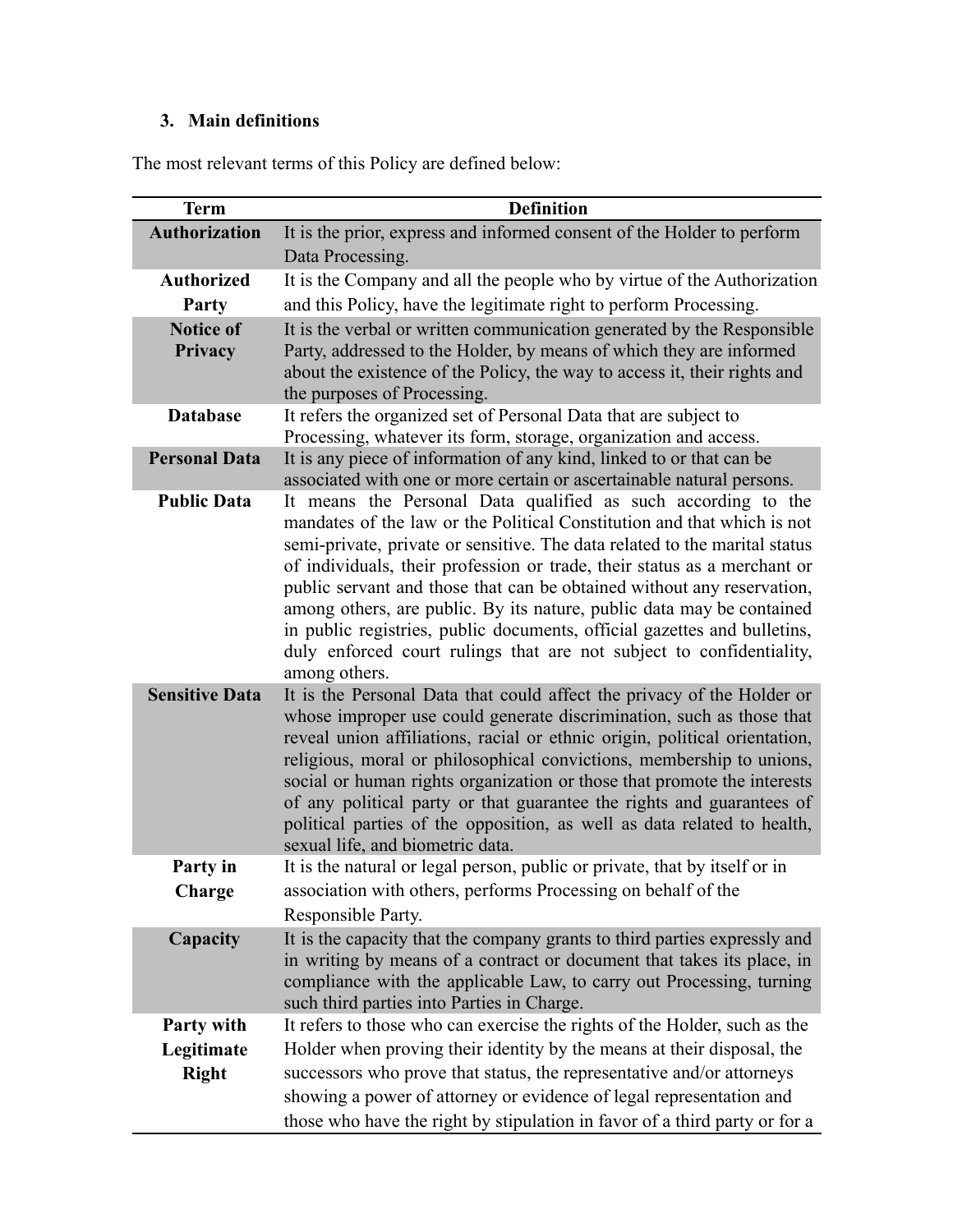third party.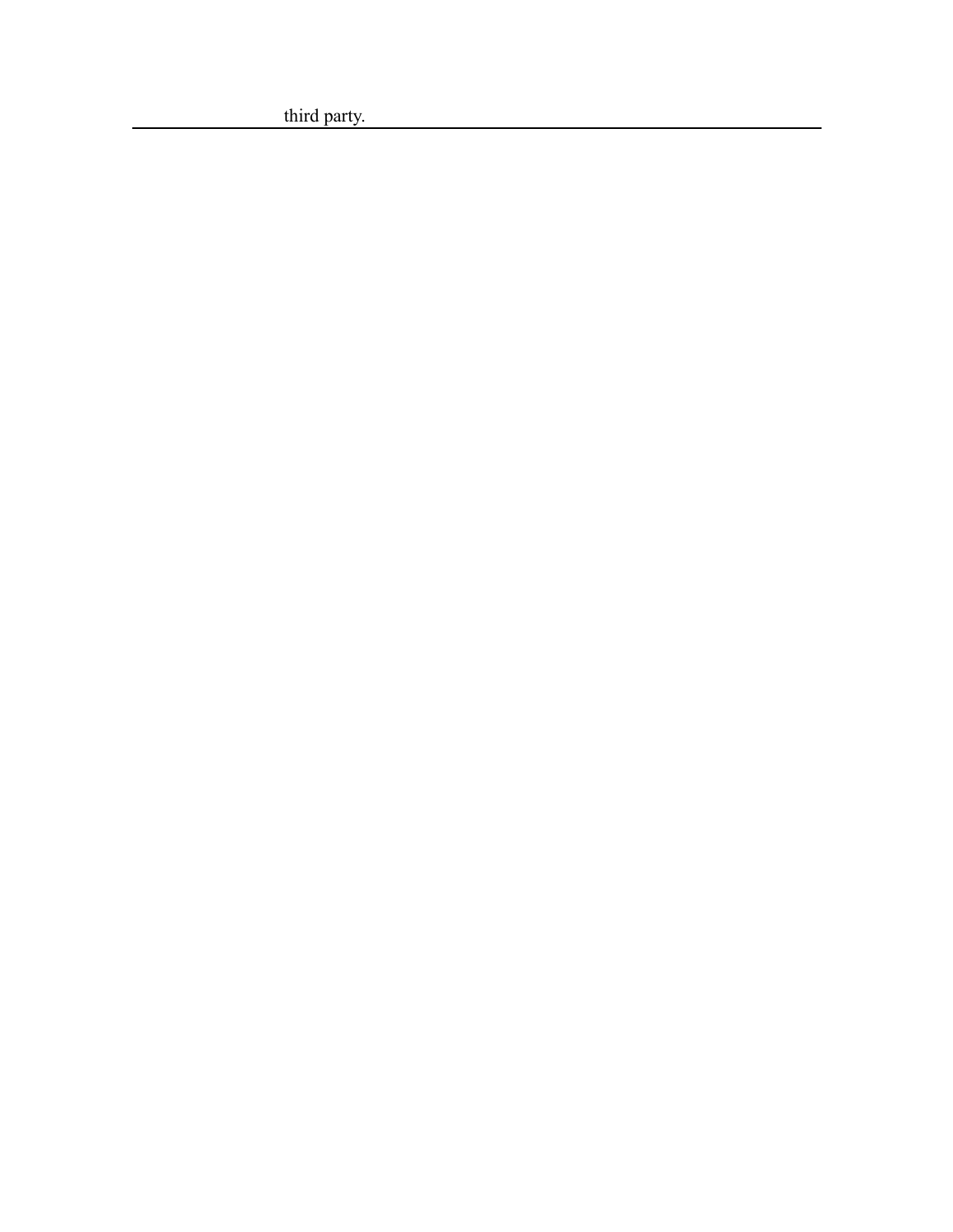| Law                         | It is Law 1581 of 2012, Decree 1074, Sentence $C-748$ of 2011, and the<br>case law of the Constitutional Court related to personal data that sets<br>precedents, and any regulation issued by the government regulating<br>the legal precepts, that are in force at the time Processing by the<br>Company begins, as may be amended from time to time and when<br>such amendment applies to Processing carried out by the Company.                                                                                                                                                                                                                                                            |
|-----------------------------|-----------------------------------------------------------------------------------------------------------------------------------------------------------------------------------------------------------------------------------------------------------------------------------------------------------------------------------------------------------------------------------------------------------------------------------------------------------------------------------------------------------------------------------------------------------------------------------------------------------------------------------------------------------------------------------------------|
| <b>Manual</b>               | It is the document that contains the policies and procedures to<br>guarantee adequate compliance with the Law.                                                                                                                                                                                                                                                                                                                                                                                                                                                                                                                                                                                |
| <b>Policy</b>               | It is this document, establishing the data processing policy required by<br>Decree 1074, which also contains the directives and guidelines in<br>relation to the protection of personal data, and which includes, among<br>other things, (i) full identification of the Responsible Party (name,<br>business name, domicile, address, email and telephone number); (ii)<br>the forms of Data Processing; (iii) the purposes to which they are<br>subject; (iv) the Rights of the Holders; (v) the procedures for<br>inquiries, claims and complaints and to exercise the rights of the<br>Holders, and (vi) the person or agency in charge of tending to all the<br>inquiries of the Holders. |
| <b>Responsible</b><br>Party | It is any person whose Personal Data Processing activities are subject<br>to compliance with this Policy, as they perform decision-making<br>activities on databases that contain Personal Data.                                                                                                                                                                                                                                                                                                                                                                                                                                                                                              |
| <b>Holder</b>               | It is the natural person to whom the Personal Data refers-such data<br>may be stored in a Database–and who is the subject of the right to<br>habeas data.                                                                                                                                                                                                                                                                                                                                                                                                                                                                                                                                     |
| <b>Transfer</b>             | It is Processing that involves sending the information or Personal Data<br>to a recipient, who is a Responsible Party and is located outside or<br>within the country. In the Transfer, the recipient will act as<br>Responsible Party and will not be subject to the terms and conditions<br>of this Policy.                                                                                                                                                                                                                                                                                                                                                                                 |
| <b>Transmission</b>         | It is Processing that involves the communication of Personal Data<br>within or outside the territory of the Republic of Colombia when it has<br>the purpose of carrying out Processing by the Party in Charge on<br>behalf of the Responsible Party. In the Transmission, the recipient will<br>act as Party in Charge and will be subject to the Policy and the terms<br>established in the Transmission Contract.                                                                                                                                                                                                                                                                           |
| <b>Processing</b>           | It is any systematic operation and procedure, whether it is electronic<br>or not, that allows the collection, conservation, ordering, storage,<br>use, circulation,<br>modification, linking,<br>evaluation,<br>blocking.<br>destruction and, in general, processing of Personal Data, as well as its<br>delivery to third parties through communications, inquiries,<br>interconnections, assignments, data messages.                                                                                                                                                                                                                                                                        |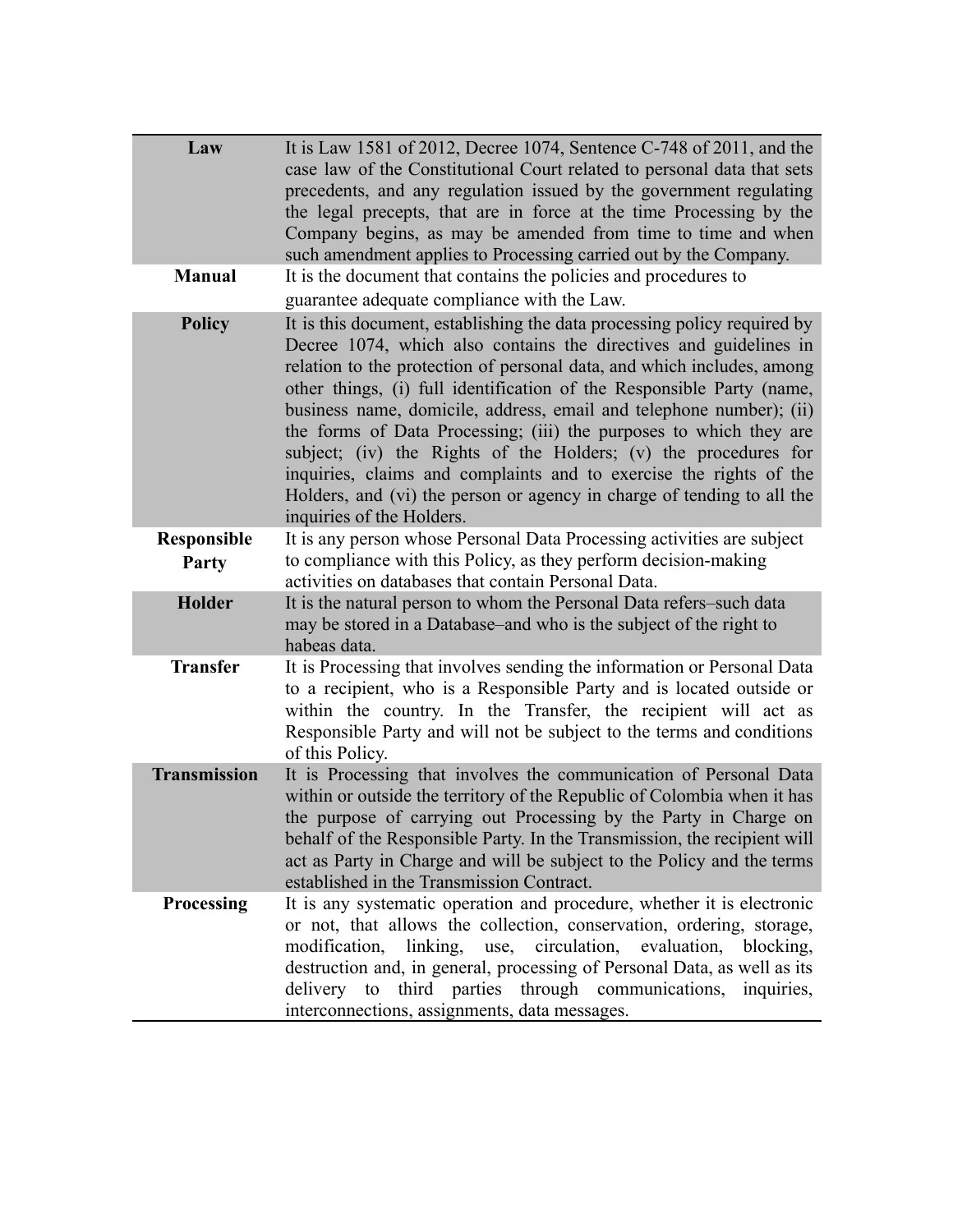## **4. Principles**

In all Processing carried out by the Company as Responsible Party, and by its Parties in Charge and/or third parties that receive Transmission of the Personal Data, the principles established in the Law and in this Policy will be complied with, in order to guarantee the habeas data right of the Holders. These principles are:

| Principle                               | <b>Description</b>                                                                                                                                                                                                                                                                                                                                                                                                                                                                                                                                          |
|-----------------------------------------|-------------------------------------------------------------------------------------------------------------------------------------------------------------------------------------------------------------------------------------------------------------------------------------------------------------------------------------------------------------------------------------------------------------------------------------------------------------------------------------------------------------------------------------------------------------|
| <b>Restricted Access</b>                | The Company may not make Personal Data available for access<br>through the Internet or other means of communication, unless<br>technical and security measures are established that allow access to<br>be controlled and restricted only to Authorized parties.<br>Personal Data may not be available on the internet or other means<br>of dissemination or mass communication, unless access is<br>technically controllable to provide restricted knowledge only to<br>Holders or Authorized third parties or unless the information is<br>public.         |
| <b>Restricted</b><br><b>Circulation</b> | Personal Data can only be Processed by company staff who have<br>Authorization to do so, in accordance with the provisions of such<br>authorization, or those who within their functions are in charge of<br>carrying out such activities. Personal Data may not be delivered to<br>third parties, within or outside the territory of the Republic of<br>Colombia, without the Authorization or without the signing of a<br>contract, in the event that there is Transmission.                                                                              |
| Confidentiality                         | Processing must be subject to strict confidentiality requirements<br>and, therefore, the people involved in it must keep the data<br>confidential, even after the relation that gave rise to the Processing<br>has ended.                                                                                                                                                                                                                                                                                                                                   |
| <b>Consent</b>                          | Processing requires Authorization, by any means that may be<br>subject to subsequent inquiries, including through unequivocal<br>conduct as established by Decree 1074.                                                                                                                                                                                                                                                                                                                                                                                     |
| <b>Sensitive Data</b><br>and Diligence  | Sensitive Data that is collected in the development of the<br>Company's activities must be processed with the utmost diligence<br>to preserve its integrity, restricted access and security.                                                                                                                                                                                                                                                                                                                                                                |
| <b>Purpose</b>                          | All Processing activities must obey the legitimate purposes<br>mentioned in this Policy, which must be notified to the Holder when<br>obtaining their authorization.                                                                                                                                                                                                                                                                                                                                                                                        |
| <b>Integrity</b>                        | Personal Data submitted to Processing must be true, complete,<br>accurate, updated, verifiable and understandable. When it is in<br>possession of partial, incomplete, fractioned or misleading<br>Personal Data, the Company must refrain from Processing them or<br>request the Holder to complete or correct the information.<br>The Company shall make its best efforts to maintain the integrity<br>of the Personal Data contained in its Databases and the veracity<br>thereof, implementing verification and updating measures for<br>Personal Data. |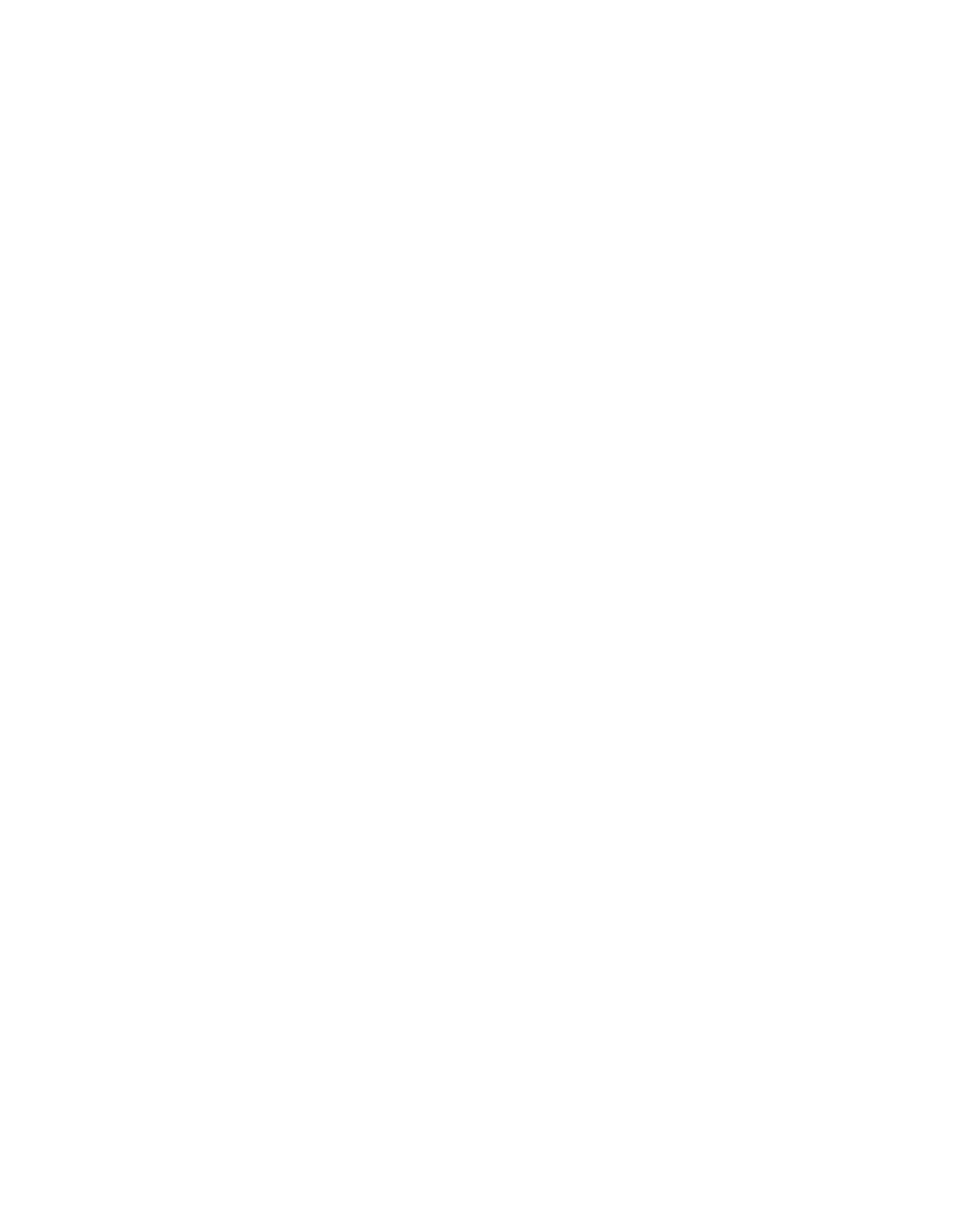| <b>Security</b>         | The Company must always carry out Processing while providing<br>the technical and human and administrative security measures<br>necessary to maintain the confidentiality and security of the<br>Personal Data. This is in order to prevent them from being<br>adulterated, modified, consulted, used, accessed, deleted or known<br>by unauthorized third parties. The Company will adjust Processing<br>to the security standards established by the competent authorities in<br>the future. |
|-------------------------|------------------------------------------------------------------------------------------------------------------------------------------------------------------------------------------------------------------------------------------------------------------------------------------------------------------------------------------------------------------------------------------------------------------------------------------------------------------------------------------------|
| <b>Severability of</b>  | The Company will maintain the Databases where it acts as Party in                                                                                                                                                                                                                                                                                                                                                                                                                              |
| the Databases           | Charge separate from those where it acts as the Responsible Party.                                                                                                                                                                                                                                                                                                                                                                                                                             |
| <b>Temporary Nature</b> | The Company will not use the Personal Data beyond the<br>reasonable period required for the purposes notified to the<br>respective Holder and will take measures to guarantee the deletion<br>of the Personal Data when it ceases to fulfill the purpose for which<br>it was collected.                                                                                                                                                                                                        |
| <b>Transparency</b>     | When the Holder requests it, the Company must provide them with<br>information about the existence of Personal Data concerning them<br>or about those where they are a Party with Legitimate Right to<br>request it. The response to the request must be granted through the<br>same channel or, at least, through a channel similar to that used by<br>the Holder to request information and within the terms established<br>by the Law.                                                      |
| Later                   | All Personal Data that is not Public Data must be Processed by the                                                                                                                                                                                                                                                                                                                                                                                                                             |
| <b>Processing</b>       | Responsible Parties and Parties in Charge as confidential and under                                                                                                                                                                                                                                                                                                                                                                                                                            |
|                         | the security parameters established by the Superintendency of                                                                                                                                                                                                                                                                                                                                                                                                                                  |
|                         | Industry and Commerce. Upon termination of said relation, such                                                                                                                                                                                                                                                                                                                                                                                                                                 |
|                         | Personal Data must continue to be processed in accordance with                                                                                                                                                                                                                                                                                                                                                                                                                                 |
|                         | the Policy, the Manual and the Law.                                                                                                                                                                                                                                                                                                                                                                                                                                                            |
|                         |                                                                                                                                                                                                                                                                                                                                                                                                                                                                                                |

## **5. Processing and Purposes**

The Company while developing its business activities, will carry out the Personal Data Processing, for the purposes established below and for those purposes that are accepted by the Holders at the time of the collection of their Personal Data. These purposes will also be applicable to all Parties in Charge or third parties who have access to Personal Data by virtue of Law, contract or other document that connects them to the Company:

## **Purposes**

## **Corporate, Administrative and Marketing Purposes**

Managing all the information necessary to comply with the tax obligations and business, corporate and accounting records of the Company.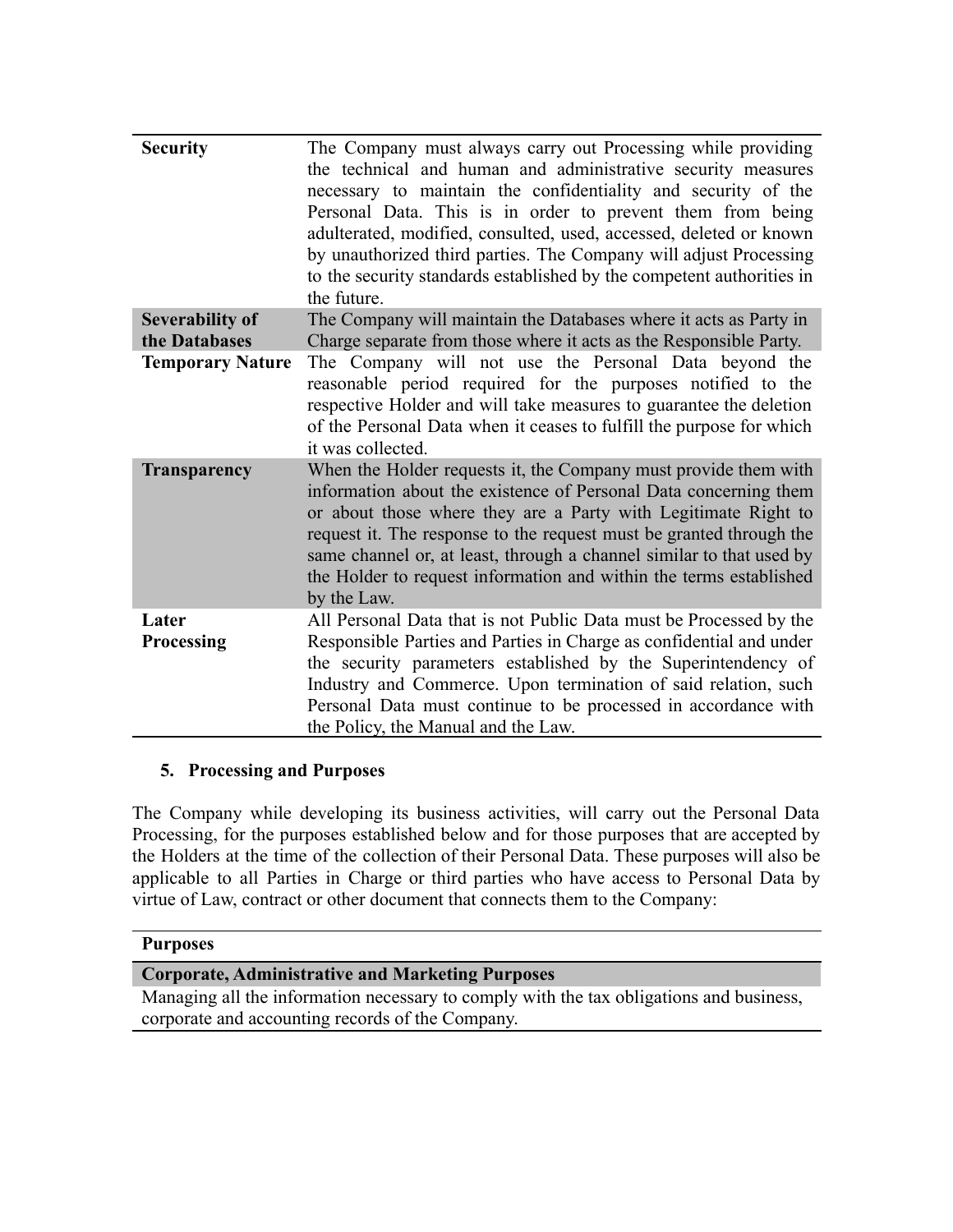Complying with the internal processes of the Company regarding the administration of suppliers and contractors.

Delivering information to third parties for evaluation and classification of suppliers.

Performing marketing activities

The process of filing, updating systems, protecting and safeguarding information and Databases.

Processes within the Company for the system development, operation and/or administration.

Performing the analysis for the control and prevention of fraud and money laundering, including, but not limited to, consulting and reporting to restrictive lists and financial credit bureaus.

Holding events, extending invitations to concerts, and play and entertainment activities.

The Company's human resources management, including but not limited to the evaluation of candidates interested in being employees of the Company, hiring new employees of Company, training processes, performance evaluation, advancing social welfare and occupational health programs, issuance of labor certifications, supply of work references if requested, creating the human resources map of the staff working in the Company, and payroll.

Carrying out data update campaigns to guarantee the integrity thereof.

Carrying out internal investigations in accordance with the different policies of the company in the event of suspicious activities that may affect the good name of the

Company (only applies to employees or service providers of the Company).

Carrying out customer satisfaction and service quality surveys.

Sending modifications to this Policy, as well as the request for new authorizations for Personal Data Processing.

The other purposes determined by the Responsible Party in the processes of obtaining Personal Data for its Processing, in order to comply with legal and regulatory obligations, and the development of the Company's business activities.

## **Business and business activities**

Implementing communication channels between the customer, suppliers and other natural or legal persons relevant to the development of the Company's business activities.

Carrying out visitor and customer loyalty activities.

Performing information analysis and segmenting to prepare studies and statistics on consumer preferences.

Performing opinion surveys and/or polls about products and services.

Share either through transfer or transmission of personal data of customers to PROLIBU LLC in the United States.

## **Before third parties**

Complementing the information and, in general, performing the necessary activities to manage the requests, complaints and claims presented by the Company's customers and by third parties, and directing them to the areas responsible for issuing the corresponding responses.

Transmitting Personal Data to third parties with whom contracts have been executed or documents such as amendments or declarations have been signed that allow Personal Data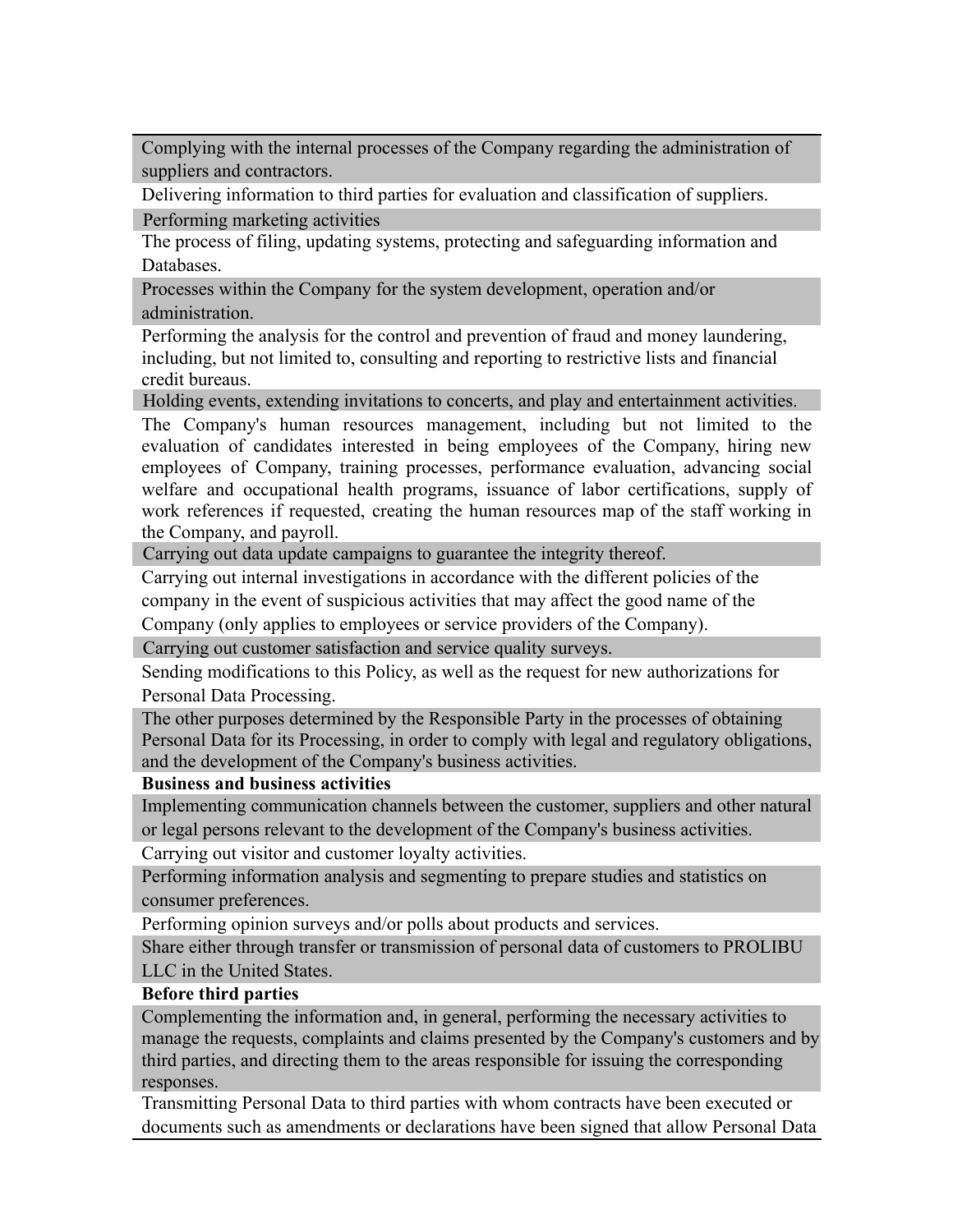to be transmitted, for commercial, administrative and/or operational purposes.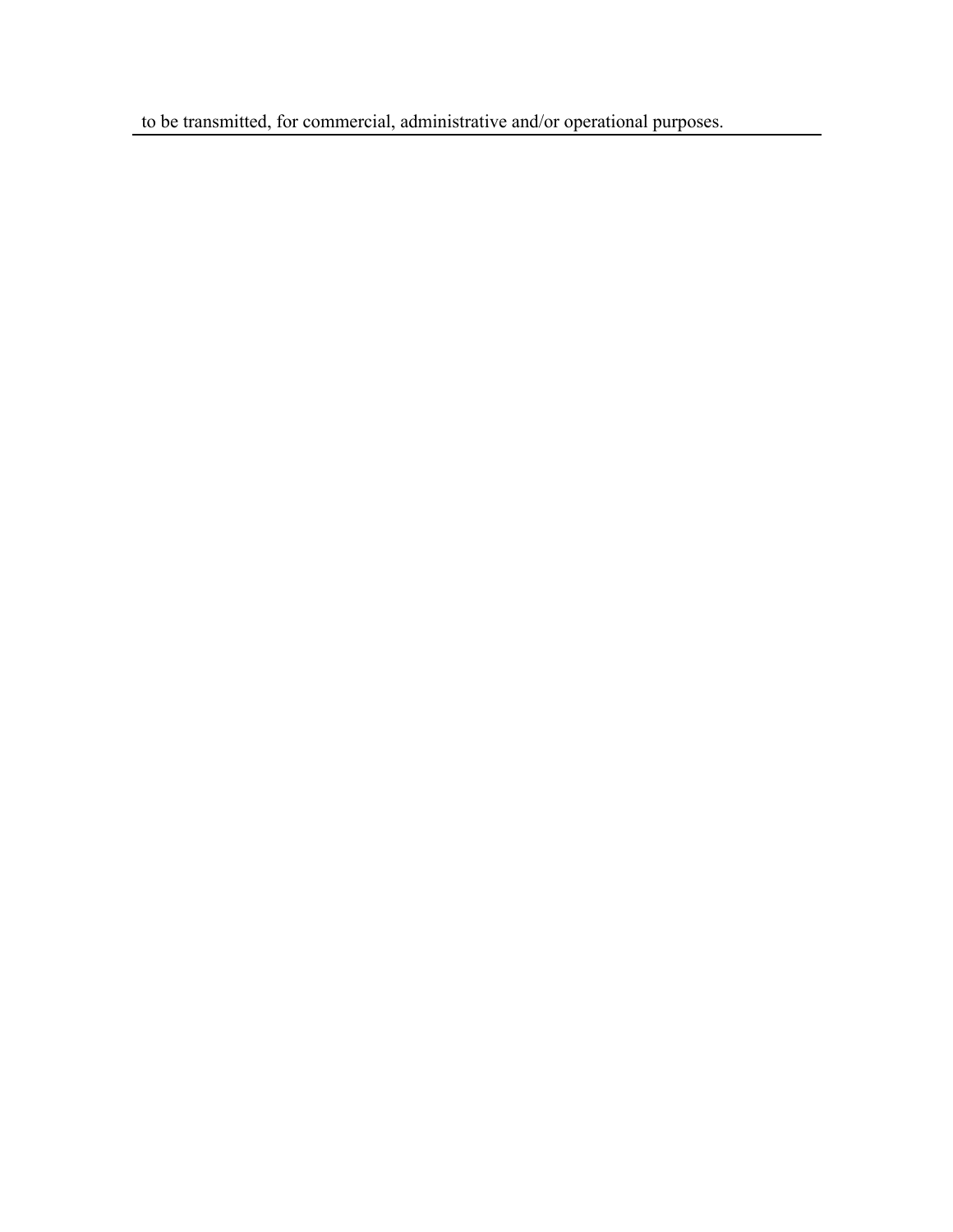To comply with the aforementioned purposes, to transfer, transmit, transfer, share, deliver, and/or reveal Personal Data to third parties, inside and outside the national territory, even to countries that do not provide adequate levels of protection of Personal Data.

In accordance with the Law, the Holders have the following rights:

| <b>Right</b>         | <b>Description</b>                                                                |  |
|----------------------|-----------------------------------------------------------------------------------|--|
| <b>Updating</b>      | Update the Personal Data that is stored in the Company's Databases to             |  |
|                      | maintain its integrity and veracity.                                              |  |
| <b>Knowledge and</b> | Know and access your Personal Data before the Company or the                      |  |
| <b>Access</b>        | Parties in Charge.                                                                |  |
|                      | This access will be done for free at least once a month.                          |  |
| <b>Proof</b>         | Request proof of the Authorization granted to the Company, unless the             |  |
|                      | Law indicates that said Authorization is not necessary.                           |  |
| Complaint            | Submit complaints for infractions of the Law before the                           |  |
|                      | Superintendency of Industry and Commerce after exhausting the                     |  |
|                      | procedural requirement and going first to the Company.                            |  |
| <b>Correction</b>    | Correct the information and Personal Data that are under the control of           |  |
|                      | the Company.                                                                      |  |
| <b>Revocation</b>    | Request that the Authorization be revoked, as long as there is no legal           |  |
|                      | duty or a contractual obligation of the Holder before the Company                 |  |
|                      | under which such Personal Data must remain in the Company's                       |  |
|                      | Databases.<br>Submit requests to the Company or the Party in Charge regarding the |  |
| <b>Request</b>       | use that they have given to the Holder's Personal Data, and that they             |  |
|                      | provide the Holder with such information.                                         |  |
| <b>Deletion</b>      | Request the deletion of Personal Data from the Company's Databases,               |  |
|                      | as long as there is no legal duty or a contractual obligation of the              |  |
|                      | Holder before the Company under which such Personal Data must                     |  |
|                      | remain in the Company's Databases.                                                |  |

Holders may exercise their legal rights and carry out the procedures established in this Policy by presenting their citizenship card or any identification document. Minors may exercise their rights personally or through their parents or adults who have parental authority, who must prove it through the relevant documentation. Likewise, all the Parties with Legitimate Right may exercise the rights of the Holder by presenting the respective document.

#### **6. Sensitive Data**

Within the framework of its business activities, the Company may collect and Process Sensitive Data, such as medical information, and images, photographs and/or voice recordings and, in general, biometric data. Other Sensitive Data related to health, sex and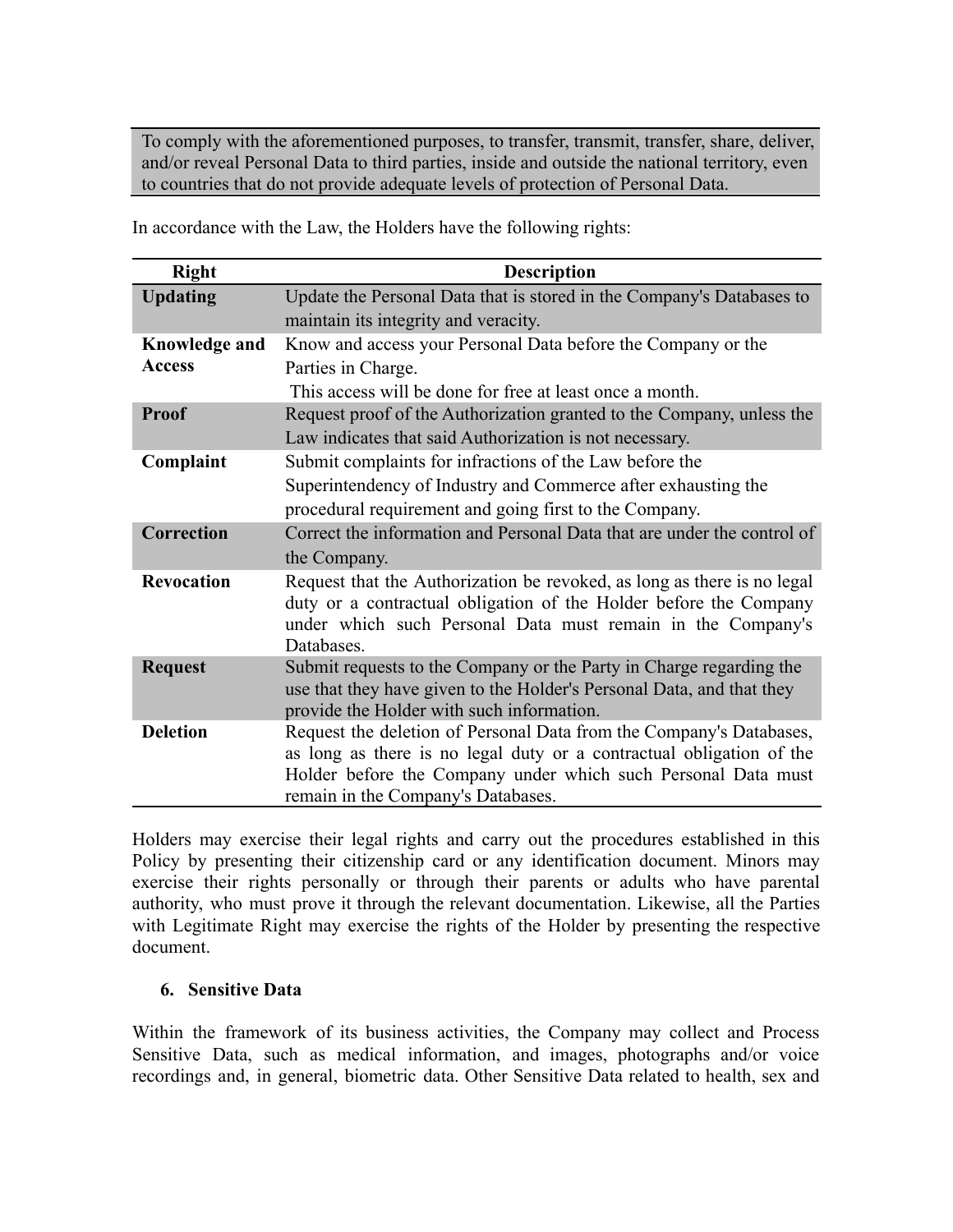any information whose Processing affects privacy may also be processed. The Company will inform the Holders so that they give independent and free consent to Process such Sensitive Data a particularly sensitive nature.

Sensitive Data will be processed with the upmost diligence and with the highest security standards. For this, the Company's area in charge will internally develop procedures to maintain at all times the confidentiality and integrity required by this type of Sensitive Data. Limited access to Sensitive Data will be a guiding principle to safeguard their privacy, for which reason only authorized personnel may have access to this type of information.

The Authorization for Sensitive Data Processing is **optional and entirely at the choice of the Holder**; therefore, no activity will be restricted or conditioned to the supply thereof, so that the Holder has the right not to authorize the Processing of their Sensitive Data, and that decision will be respected by the Company.

## **7. Authorization**

An Authorization must be obtained before performing any Processing. To that end, prior to the collection of Personal Data, the Company, its employees and Authorized Persons, must obtain the Authorization signed by the Holder and keep a copy of this document for future inquiries.

The authorization of the Holder will not be necessary in the case of:

- Information required by a public or administrative entity in the exercise of its legal functions or by court order;
- Public data;
- Medical or health emergency cases;
- Information processing authorized by law for historical, statistical or scientific purposes;
- Data related to the Office of Vital Statistics

Any case of new procedures for collecting Personal Data must be validated with the Company's legal department if the legal exceptions to the Authorization, mentioned above, apply.

## **8. Personal Data Protection Area**

The Company has a department in charge of receiving and handling Petitions, Complaints and Claims related to Personal Data, called [Business and Customer service Department]. The agency has Customer Service, which will specifically process inquiries and claims regarding Personal Data in accordance with the Law, the Manual and this Policy. Some of the particular functions of this area in relation to Personal Data are:

● Receiving and tending to all requests from the Holders, process and respond to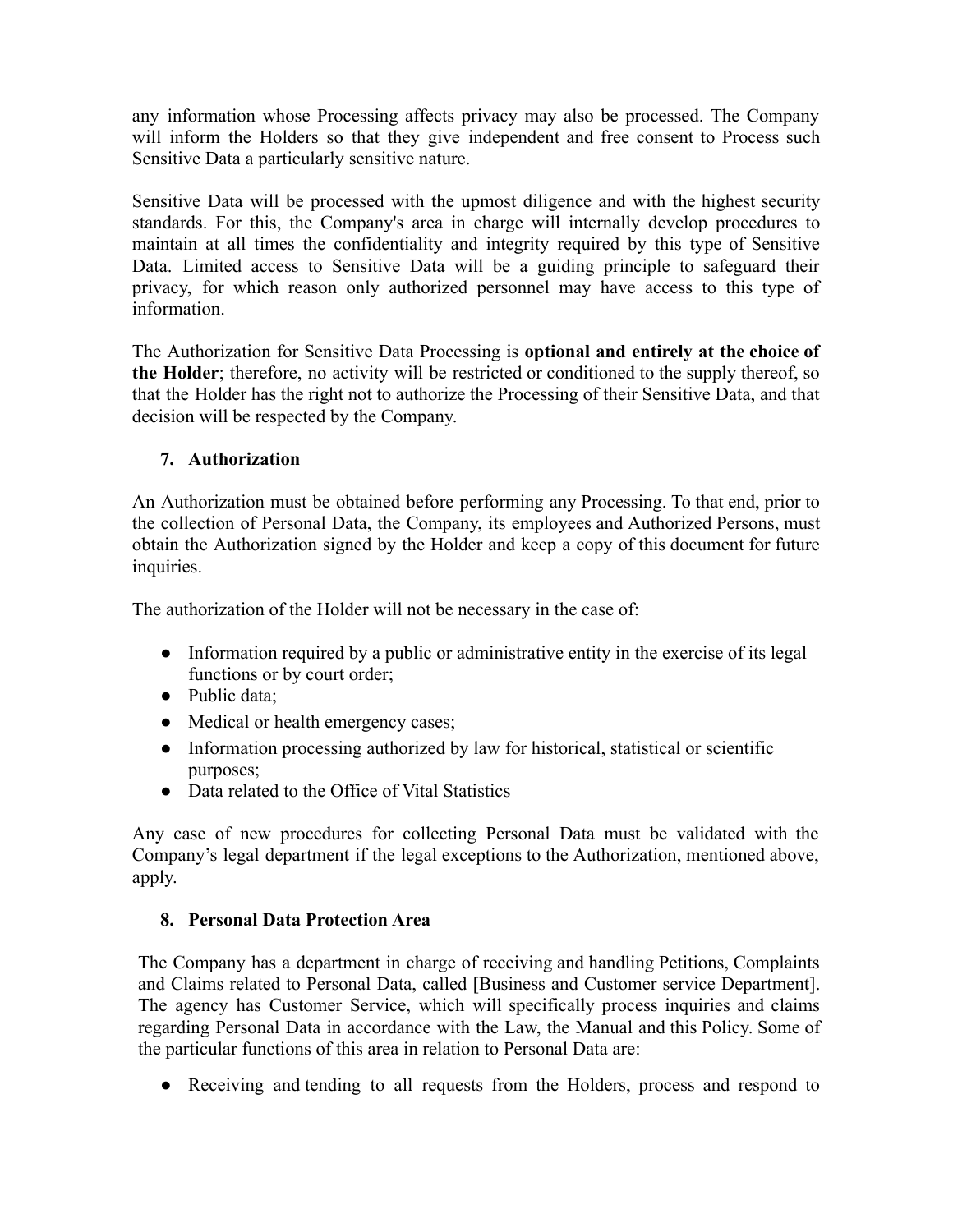those that are based on the Law or this Policy, such as: requests to update their Personal Data; requests for knowledge of their Personal Data; requests for the deletion of Personal Data, requests for revocation of the authorization when such revocation applies pursuant to Decree 1074; requests for information on the Processing and purposes of their Personal Data, and requests to obtain proof of the Authorization granted, when it applies pursuant to Law.

● Responding to the Holders on those requests that do not apply under the Law.

The contact information for [Customer Service] is:

| Contact information for the person and/or area in charge |                                       |  |  |
|----------------------------------------------------------|---------------------------------------|--|--|
| Office, person and/or area in charge of                  | <b>Customer Service</b>               |  |  |
| data protection issues                                   | Ivandavid Rueda                       |  |  |
| <b>Physical address</b>                                  | Cra $9 \# 115 - 06$ / Piso 17 Of. 01  |  |  |
| Email                                                    | $info(\omega)$ prolibu.com            |  |  |
| <b>Phone number</b>                                      |                                       |  |  |
| Position of the contact person                           | Commercial Manager – Customer Service |  |  |

## **9. Procedures to exercise the Holders' rights. a. Inquiries (see Annex 1)**

The Company has various mechanisms so that the Holder, the Parties with Legitimate Right or the representatives of underage Holders can make all kinds of INQUIRIES regarding:

- The Personal Data of the Holder that is stored in the Company's Databases.
- The Processing to which they are subjected.
- The purposes intended.

The mechanisms used to formulate the Inquiries may be physical, such as in person procedures, or electronic channels such as the email  $info@prolibu.com$ . Whatever the channel, the Company will keep evidence of the inquiry and its response.

Before proceeding, the person responsible for tending to the inquiry will verify:

- 1. The identity of the Holder or the Party with Legitimate Right. To that end, they will demand the citizenship card or any original identification document of the Holder and the special or general powers of attorney, as the case may be.
- 2. The Authorization or contract with third parties that gave rise to Processing by the Company.
- 3. They will indicate the date on which the inquiry was received by the Company.

If the applicant has the capacity to formulate the inquiry, the person responsible for tending to it will collect all the information about the Holder that is contained in that person's individual record or that is connected to the Holder's Identification within the Company's Databases. Once the information has been collected, it will be provided to the Holder so that they have access and is able to know it.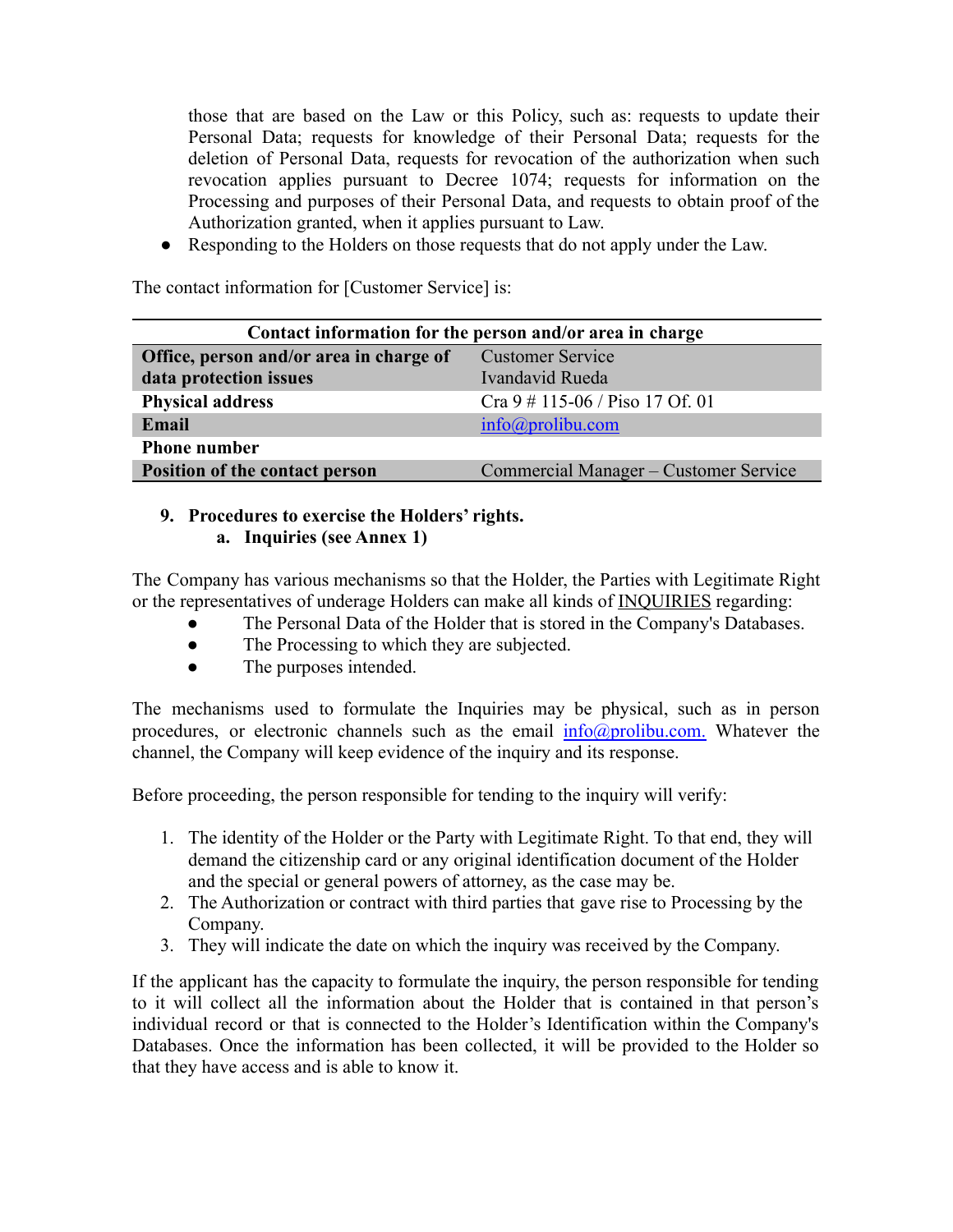The person responsible for tending to the query will respond to the applicant, as long as the latter has the right to do so as the Holder, the Party with Legitimate Right, or the legal guardian in charge in the case of minors. This response will be sent within **ten (10) business days**, counted from the date the request was received by the Company.

This response will be mandatory even in cases in which it is considered that the applicant does not have the capacity to perform the inquiry, in which case the applicant will be informed, and the option will be given to demonstrate power and capacity by providing additional documentation.

In the event that the request cannot be tended to within **ten (10) business days**, the applicant will be contacted to be notified of the reasons why the status of their request is in process, with the date on which the consultation will be tended to, which in no case may exceed **five (5) business days** following the expiration of the first term. To this end, the person responsible will use same channel through which the query was submitted or one equivalent to it.

The final response to all requests may not take **more than fifteen (15) business days** from the date the initial request was received by the Company. For that reason, the Company will follow up on any inquiries that may arise.

## **b. Claims (see Annex 2)**

The Company will have mechanisms so that the Holder, the Parties with Legitimate Right or the representatives of underage Holders can make CLAIMS regarding:

- Personal Data Processed by the Company that must be corrected, updated or deleted;
- The alleged breach of the Company's legal duties.

These mechanisms may be physical, such as an in-person procedure, or electronic, such as email. Whatever the channel, the Company must keep proof of the inquiry and the response, in case its subsequent checking is necessary.

The CLAIM must be submitted by the Holder, the Parties with Legitimate Right, or their representatives in the event that the Holder is a minor, as follows:

- They must address Customer Service, if electronically via email to the address  $\frac{\text{info}(\text{a}^{\text{pro}})}{n}$  and if physically to the physical address Cra 9 # 115-06 / Piso 17 Of. 01
- It must contain the name and identification document of the Holder.
- It must contain a description of the occurrences that give rise to the claim and the objective pursued (update, correction or deletion, or fulfillment of duties).
- It must indicate the address and contact information and identification of the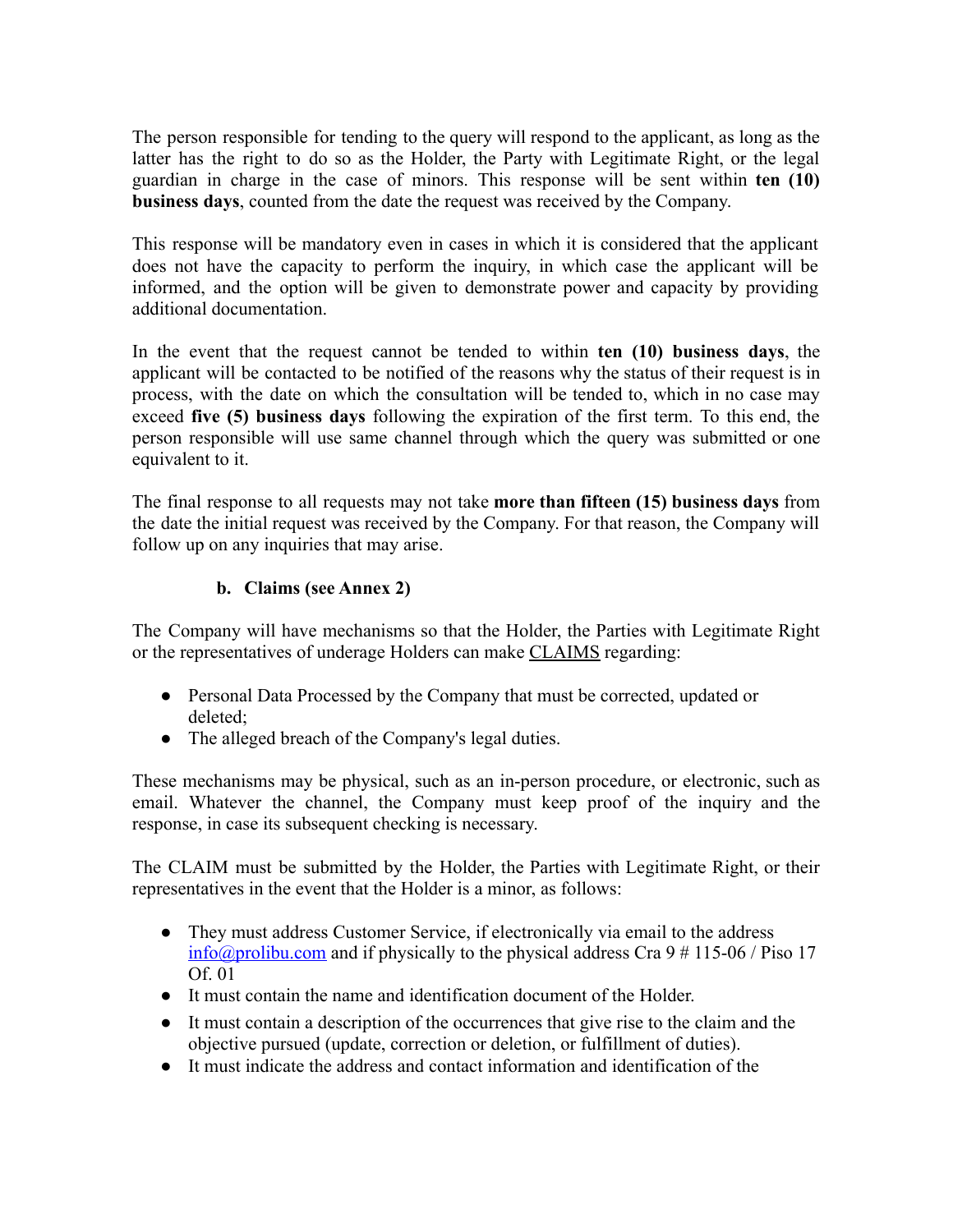claimant.

● It must be accompanied by all the documentation that the claimant wants to enforce.

Before proceeding, the person responsible for tending to the claim will verify:

- 1. The identity of the Holder or their representative. To that end, they may demand the citizenship card or any other identification document of the Holder, and the special or general powers of attorney of the representative, as the case may be.
- 2. The Authorization or contract with third parties that gave rise to Processing by the Company.
- 3. The date on which the claim was submitted will be set.
- 4. If the claim or the additional documentation is incomplete, the Company will require the claimant only once, **within five (05) business days**, after receiving the claim, to correct the issues. If the claimant does not submit the required documentation and information **within two (02) months** from the date of the initial claim, it will be understood that they have withdrawn the claim.
- 5. If for any fact the person who receives the claim within the Company does not have the power to solve it, they will transfer it to the Data Protection Area – Customer Service, **within two (02) business days** after receiving the claim and will inform the claimant of said referral.
- 6. Once the claim with the complete documentation has been received, a legend that reads "claim in process" and the reason thereof will be included in the Company's Database where the Holder's Personal Data subject to the claim is stored, in a period not greater than two (02) business days. This legend should be kept until the claim is decided.
- 7. The maximum term to tend to the claim will be **fifteen (15) business days** from the day following the date of receipt. When it is not possible to tend to the claim within said term, the interested party will be informed of the reasons for the delay and the date on which their claim will be tended to, which in no case may exceed eight (08) business days following the expiration of the first term.

To graphically consult our procedures and terms to respond to inquiries and claims, please consult the Annexes to the Policy.

## **10. Term**

This Policy will take effect on [November 1, 2019]. The Personal Data that is Processed will remain in the Company's Database, with basis on the criteria of temporary nature, for as long as it is necessary to fulfill the purposes mentioned in this Policy, and for which they were collected. Therefore, the term of the Database is closely related to the purposes for which the Personal Data was collected.

## **11. Modifications**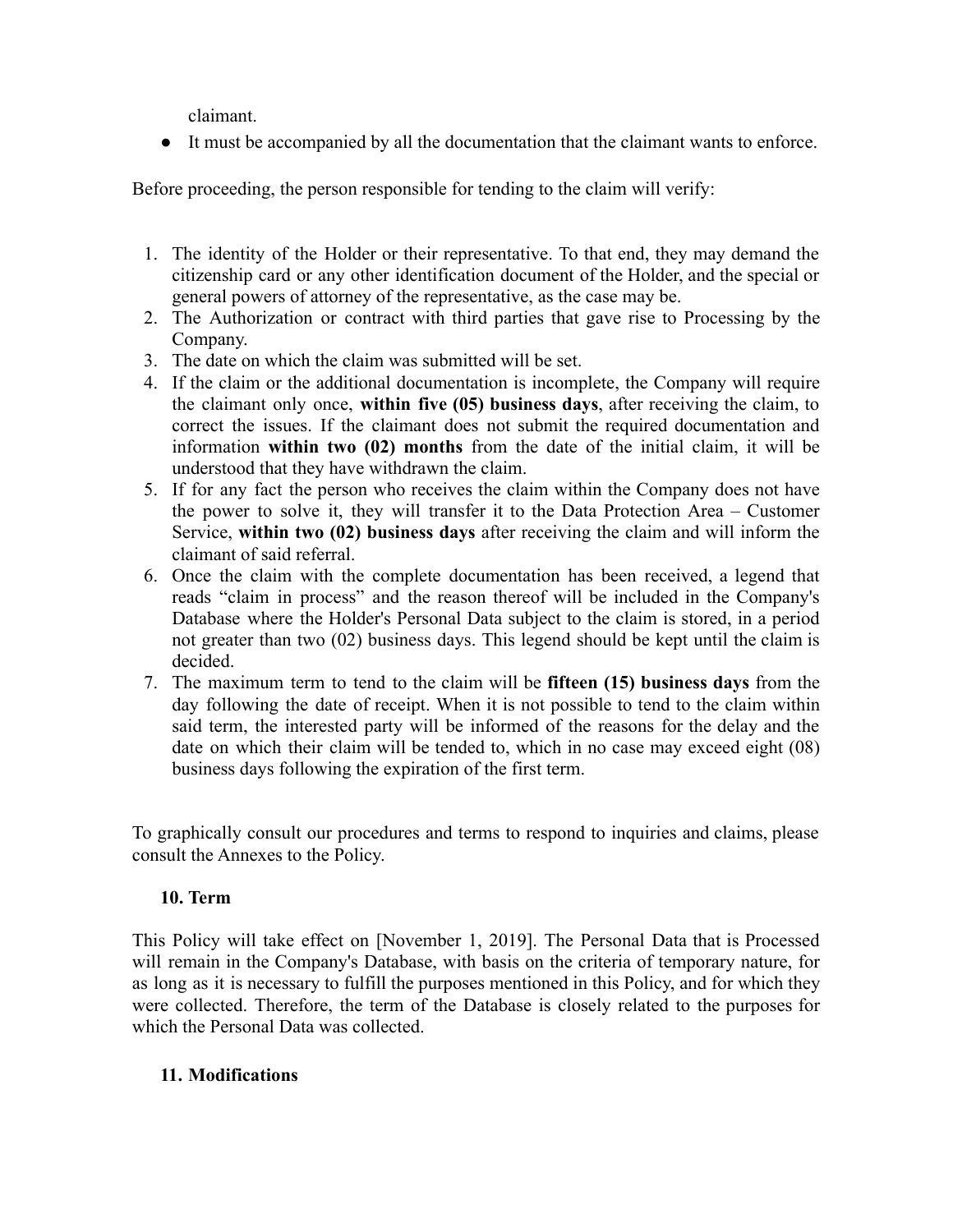The Company may modify this Policy from time to time and will be part of the contracts executed by the Company, where appropriate. Any substantial modification of this Policy will have to be previously notified to the Holders through the channels available to them, such as the Company's website and/or emails. Substantial modification means, among others, the following situations:

- 1. Modification in the identification of the area, office or person in charge of tending to inquiries and claims.
- 2. Clear modification of the purposes that may affect the Authorization. In this case, the Company will seek a new Authorization.

The modifications will be informed on the Company's website and/or via an email that will be sent to the Personal Data Holders, as long as the Company has that information in its possession.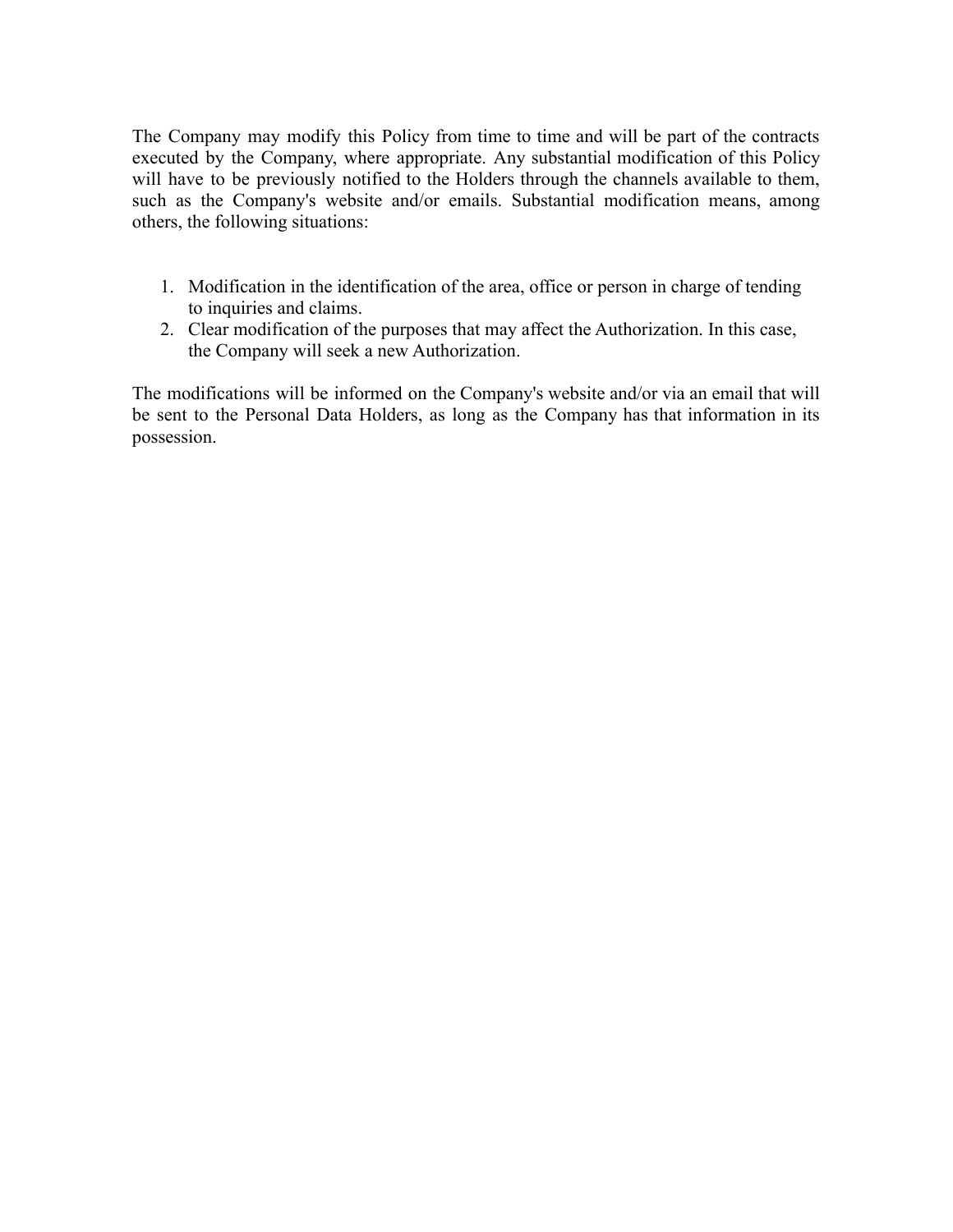## 1. ANNEX 1: FLOW CHART FOR INQUIRIES.